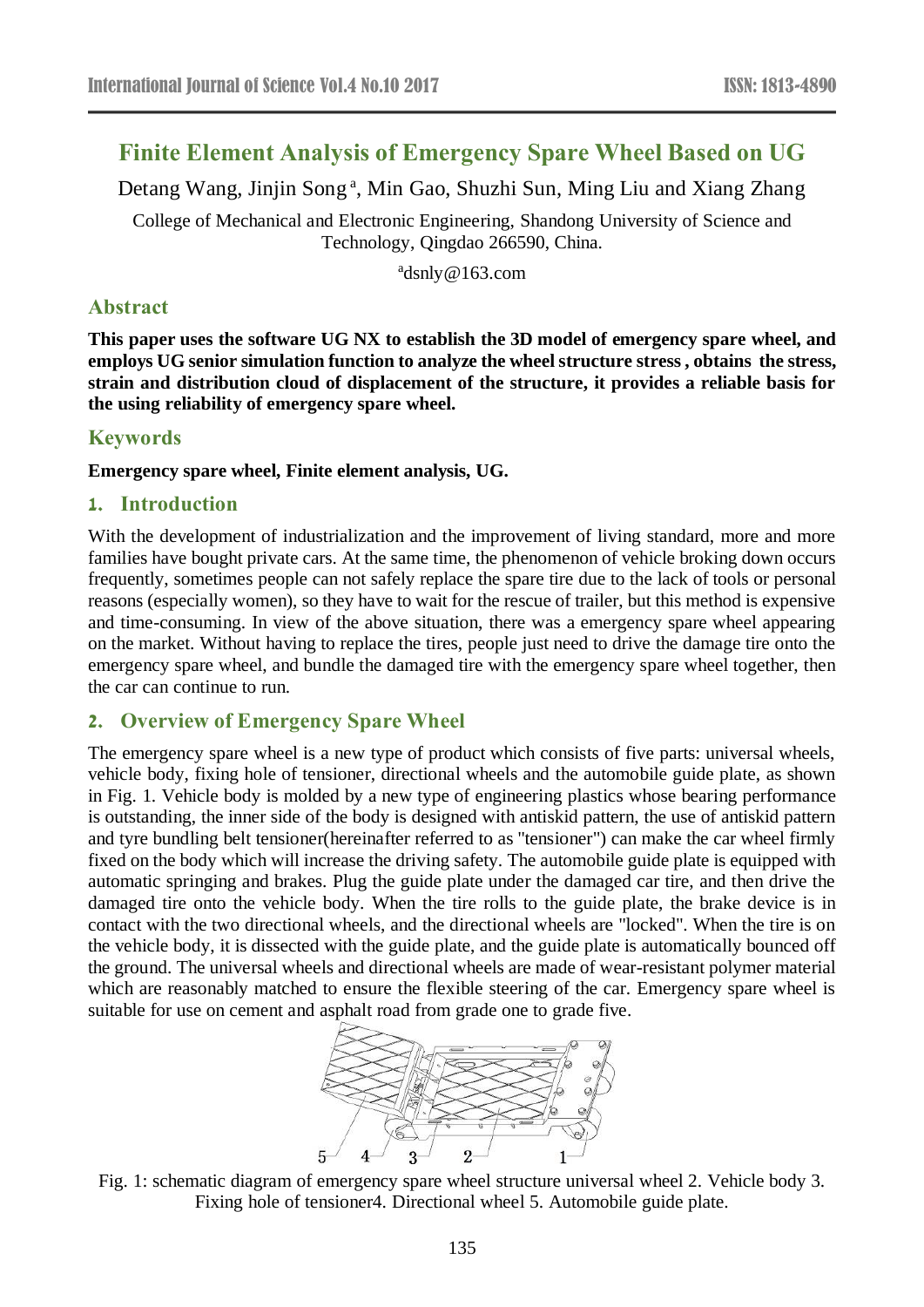# **3. Establishment of Finite Element Model of Vehicle Body**

In order to make the car operate safely and reliably in any working conditions, the body structure should have sufficient strength and stiffness, so the design of the vehicle body becomes an important part of the whole design of emergency wheel. Finite element analysis of vehicle body structure is one of the main content of the structure design. Through the finite element analysis, people can the verify the rationality of the design, judge whether the car body structure satisfies the requirements of relevant standards or not, it also provides an important basis for the improvement of the vehicle body structure.

The principle of UG NX finite element analysis is to transform continuous data into finite elements, and set the discrete single elements into finite number of nodes.

Using 3D modeling software UG to establish the three-dimensional mathematical model of the parts, components and the whole vehicle, ignoring the details of the transition fillet, assembly process hole and others, so as to facilitate the division of the grid and save a lot of analysis time. The unit type adopts a 4 node tetrahedron entity SOLID92 with spatial irregular structure characteristics because it is suitable for the emergency wheel model, body material is engineering plastics whose elastic modulus is 3000000mN/mm^2 (kPa), density is 1.05e-006kg/mm^3, poisson's ratio is 0.35. The free wheel meshing method is used in the advanced simulation of the body of the emergency wheel, which takes full account of the curvature of the geometric figure and the proximity between line and line. The small bolt hole, micro convex, vehicle body chamfer, fillet and other parts which do not affect the finite element quality and calculation accuracy are simplified. A total of 737781 units and 177147 nodes are drawn, and the finite element mesh division of the vehicle body structure is shown in Fig.2.



Fig.2 the finite element mesh division of the vehicle body structure

# **4. Load and Solution of Basic Load**

The total weight of the emergency wheel is 6kg, and the weight of the vehicle body is 3.5kg. Emergency spare wheel body shares a quarter of the total weight of the car, about 500kg. Suppose the use of emergency spare wheel is divided into two types: running on a horizontal road or on a slope road.So This paper analyses the two situations .

## **4.1 Analysis of Running on Horizontal Road**

When the emergency spare wheel running on the horizontal road, set the fixed position of emergency spare wheel to be fixed constraint, apply a vertical downward force of 5000N on top of the vehicle body ,set the gravity as 9810m/sec^2, select SOL 101 type linear static-global constraint as solution scheme type solve them. The vehicle body deformation is shown in Fig. 3, and the stress distribution of the vehicle body structure is shown in Fig. 4.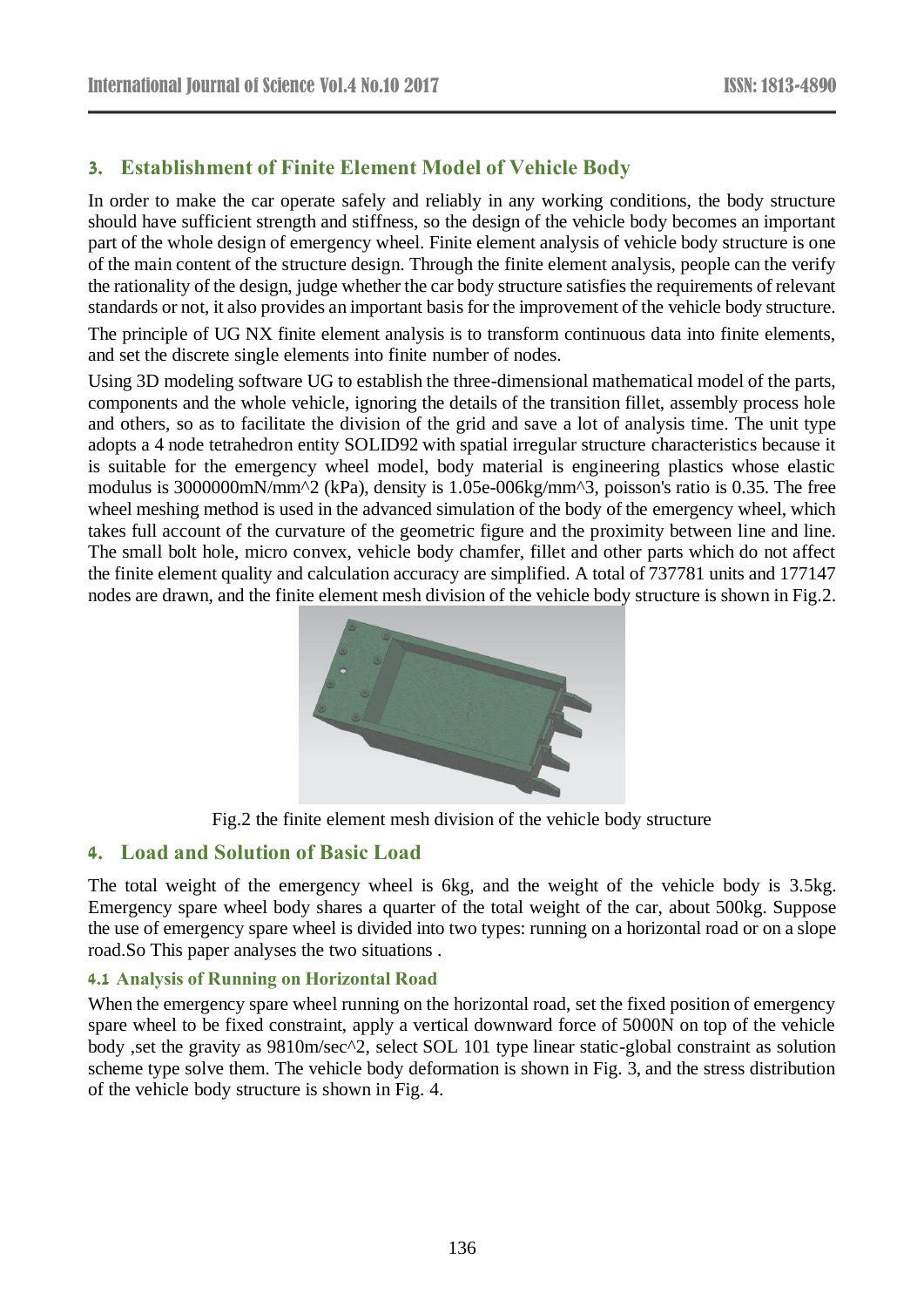

Fig. 3 deformation diagram of vehicle body



Fig. 4 stress distribution diagram of the vehicle body structure

From vehicle body structure deformation Fig.3, it can be seen that after loading the maximum deformation displacement of the vehicle body is 1.772mm,which is within the allowable range of the deformation of the vehicle body. From stress distribution of the vehicle body structure Fig. 4, it can be seen that the maximum equivalent stress of the vehicle body structure is 29.44 MPa and most of the region's equivalent stress is 7.36MPa.They are far less than the ultimate stress 80MPa, according to the safety coefficient formula: N=maximum equivalent stress/limit stress, safety coefficient N= 2.72, so the design of the vehicle body structure satisfies the requirements of strength and rigidity.

## **4.2 Analysis of Running on Slope Road**

When emergency spare wheel running on the slope road, assuming the slope gradient to be 30 $^{\circ}$ , that is  $\theta = 30^{\circ}$ , the force analysis of the rear wheel of the emergency spare wheel is carried out to verify whether the strength of the wheel joints satisfies the requirements.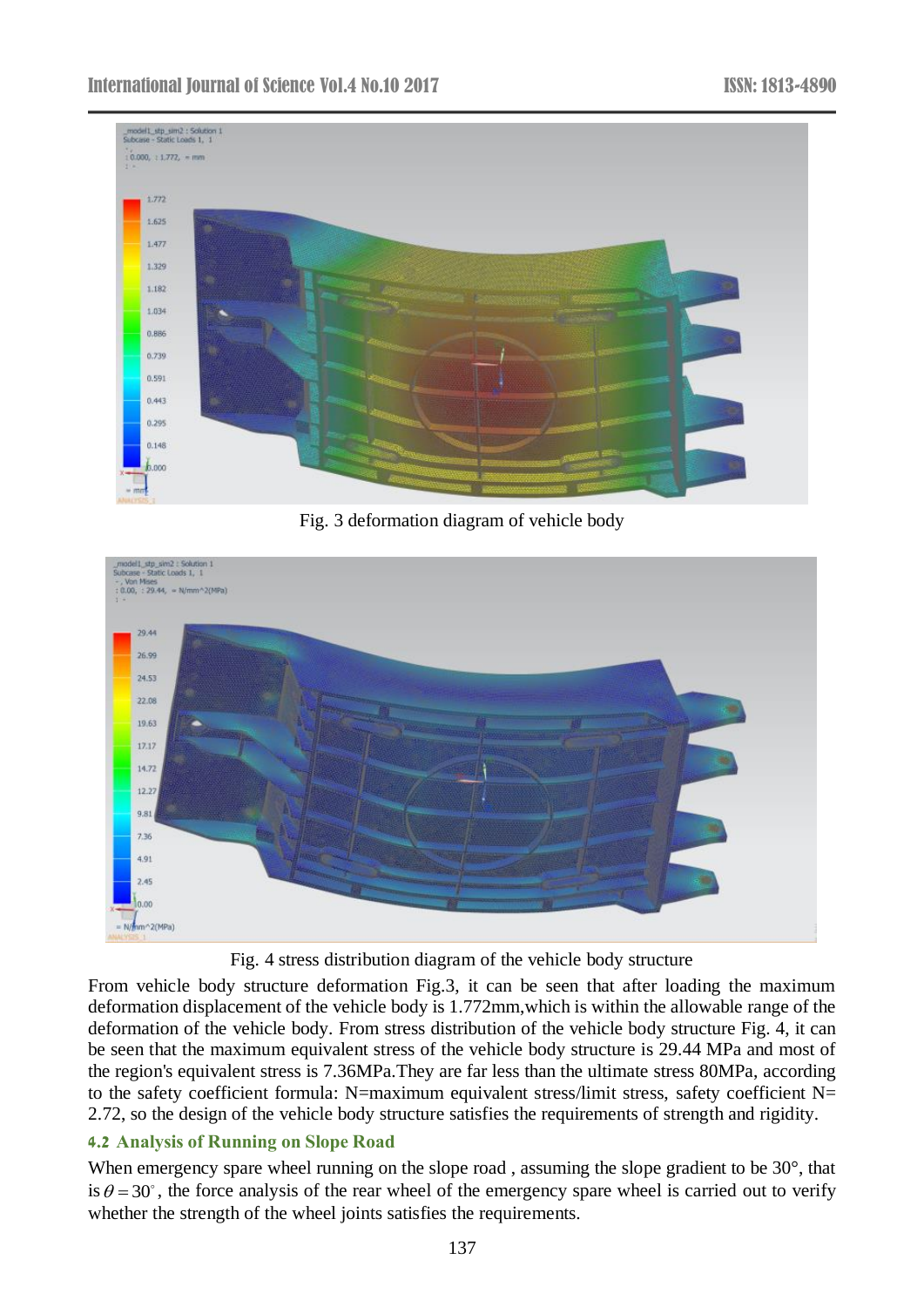



$$
F_f = \mu \cdot F_N = 527.4N
$$

$$
F_P = F_f + G \cdot \sin \theta = 1035N
$$

Still set the gravity as 9810m/sec^2, select SOL 101 type linear static-global constraint as solution scheme type, apply a vertical downward force of 5000N on top of the vehicle body. On the basis of these, apply a tilting force  $F_p = 1035N$  on the rear wheel as shown in Fig. 5, divide the grid and get the solution.

After the wheel is hidden, the deformation of the connection part is shown in Fig. 6, the stress distribution of the connection part is shown in Fig. 7.



Fig. 6 deformation diagram of the connection part